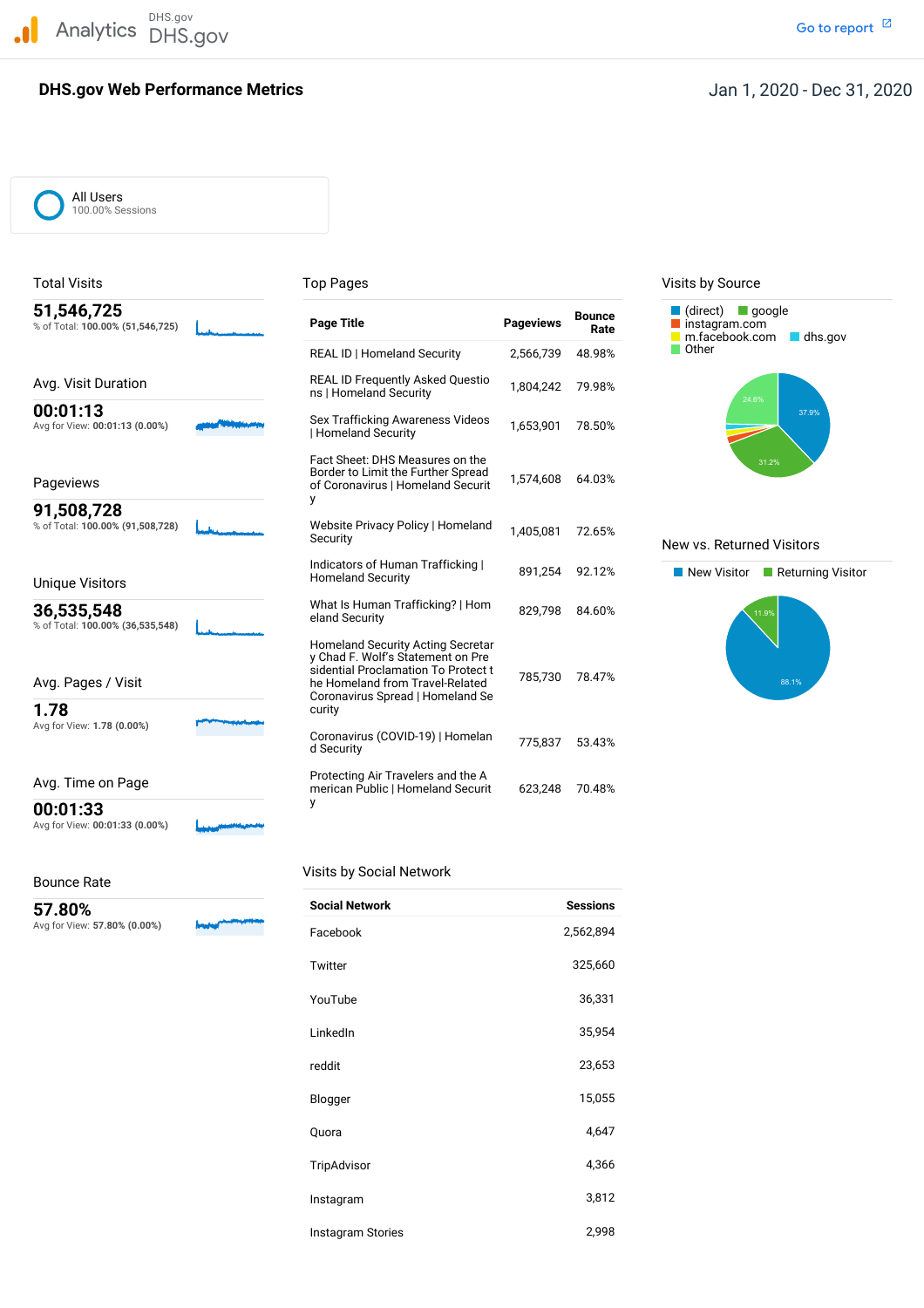

### **DHS.gov Search Performance Metrics**

Go to report<sup>[2]</sup>

All Users 100.00% Sessions

% of Total: 100.00% (51,546,725)

% of Total: 25.60% (51,546,725)

**1,017,047**<br>% of Total: 100.00% (1,017,047) **business list** essential business list 6,595 0 0 essential business list <sup>c</sup> 10,043 <sup>0</sup> ovid <sup>19</sup> essential business list **51,546,725** New Visitor Returning Visitor **Total Unique Organic** % of Total: **100.00% (51,546,725) Search Term Searches Searches** Total Internal Searches<br>  $\frac{1}{2}$  careers 2,195 0 global entry 6,146 0 Total External Searches (Google) coronavirus 5,696 0 5,696 0 0 12 10 10 12 10 12 10 12 10 12 10 12 10 12 10 12 10 12 10 12 10 12 10 12 10 12 10 12 10 12 10 12 10 12 10 12 10 12 10 12 10 12 10 12 10 12 10 12 10 12 10 12 10 real id 4,497 0 Avg. Visits per Visitor<br>  $\frac{13,196,191}{8}$  Avg. Visits per Visitor<br>  $\frac{13,196,191}{8}$  Avg. Visits per Visitor **critical infrastructure in**  $\begin{array}{ccc} 4,197 & 0 & \end{array}$  **1 2 Other dustry list** covid-19 4,047 0 travel restrictions and the 4.047 of the 4.047 of the 4.047 of the 4.047 of the 4.047 of the 4.047 of the 4.047 of the 4.047 of the 4.047 of the 4.047 of the 4.047 of the 4.047 of the 4.047 of the 4.047 of the 4.047 of the FBI 3,897 0

Visits to DHS.gov Top Internal Searches by Search Term New vs. Returned Visitors





### Top External Searches (Google - as reported)

| <b>Page Title</b>                                                                                                                  | <b>Sessions</b> |
|------------------------------------------------------------------------------------------------------------------------------------|-----------------|
| Fact Sheet: DHS Measures on the Bord<br>er to Limit the Further Spread of Corona<br>virus   Homeland Security                      | 1,126,133       |
| Homeland Security   Home                                                                                                           | 918.834         |
| Sex Trafficking Awareness Videos   Ho<br>meland Security                                                                           | 886,757         |
| <b>REAL ID   Homeland Security</b>                                                                                                 | 621,599         |
| <b>REAL ID Frequently Asked Questions  </b><br><b>Homeland Security</b>                                                            | 540,208         |
| What Is Human Trafficking?   Homelan<br>d Security                                                                                 | 280,147         |
| Notification of Temporary Travel Restri<br>ctions Applicable to Land Ports of Entry<br>and Ferries Service   Homeland Securit<br>у | 261,261         |
| Learn What I Can Bring on the Plane   H<br>omeland Security                                                                        | 228,734         |
| <b>Acting Secretary Chad Wolf Statement</b><br>on Non-Essential Travel   Homeland Se<br>curity                                     | 225,886         |
| Coronavirus (COVID-19)   Homeland Se<br>curity                                                                                     | 162,782         |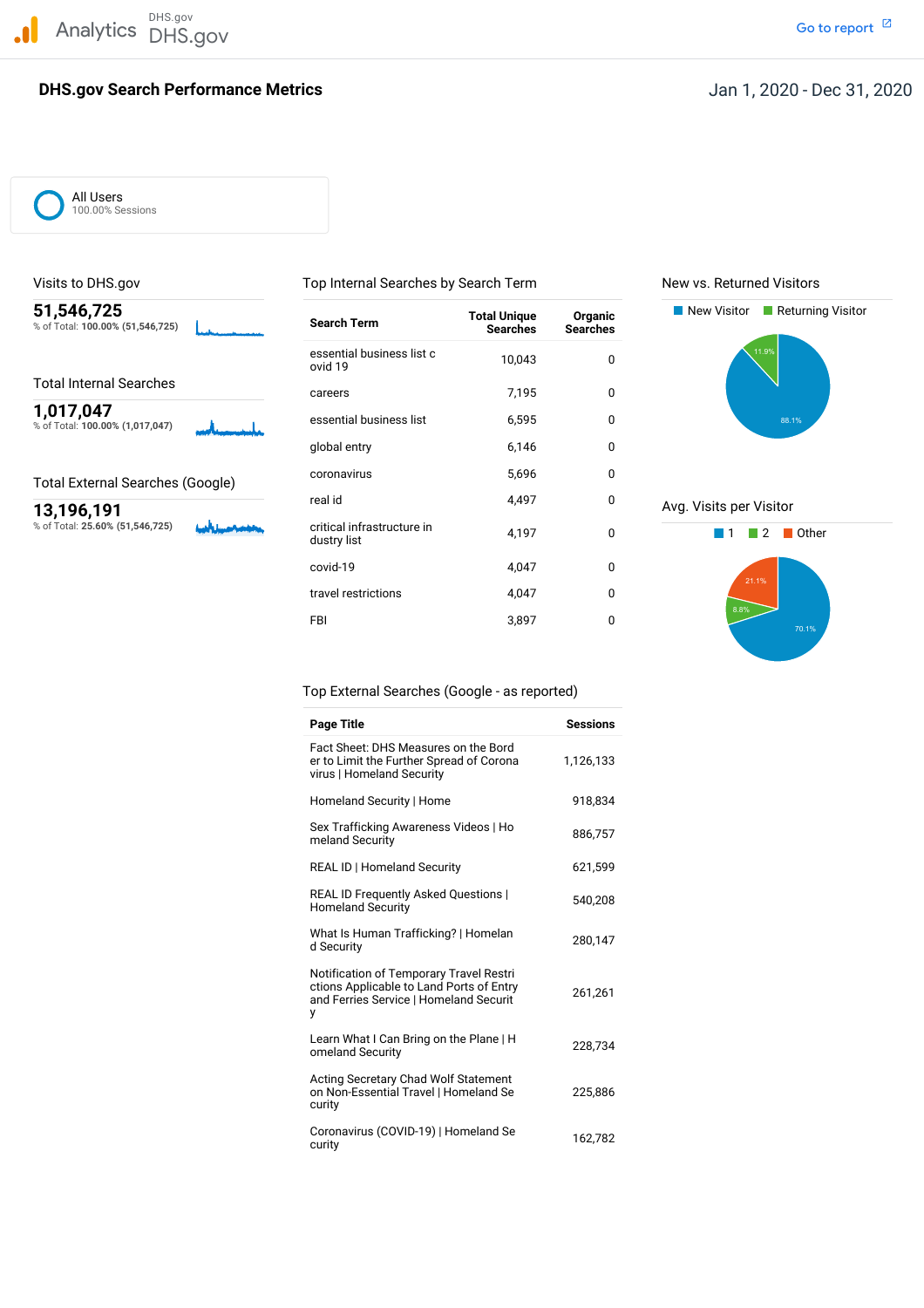## **DHS.gov Customer Satisfaction Survey**

Time Period: 01/01/2020‐ 12/31/2020

# **Overall Customer Satisfaction Score**

### **How would you rate your overall experience today? Were you able to complete the purpose of your visit? Will you recommend this website to a friend or colleague?** NOTE: Excludes "Other" responses **Encountered no difficulties**  ▪ Had technical difficulties (e.g. error messages, broken links) **.** Links did not take me where I expected ▪ Links / labels are difficult to understand, they are not intuitive ▪ Navigated to general area but couldn't find the specific content needed **Too many links or navigational choices**  ▪ Would often feel lost, not know where I was  **How was your experience using our site search?** NOTE: Excludes "Did not use search" and "Other" responses **Encountered no difficulties Would you still return to this website if you could get this information or service from another source? Please describe your experience finding your way around (navigating) DHS.gov today. Answer Choices** ▪ Outstanding **• Above Average** ▪ Average **• Below Average** ▪ Poor **Total Answer Choices** ▪ Yes ▪ No **Total Answer Choices** ▪ Yes ▪ No **Total Answer Choices** ▪ Yes ▪ No **Total Answer Choices Responses** 5621 5746 6197 1557 1604 **20725 Responses** 11563 9162 **20725 Responses** 17574 3151 **20725 Responses** 16251 4474 **20725 Responses** 11194 **Points** 100 75 50 25 0 **Points** 100 0 **Points** 100 0 **Points** 100  $\Omega$ **Points** 100 **64.74 Score** 562100 430950 309850 38925 0 **1341825 55.79 Score** 1156300  $\Omega$ **1156300 84.80 Score** 1757400 0 **1757400 78.41 Score** 1625100  $\Omega$ **1625100 59.05 Score** 1119400 **Total Answer Choices** 612 683 1590 3498 637 744 **18958 Responses** 5363 0 0  $\Omega$ 0  $\Omega$ 0 **Points** 100 0 0  $\Omega$ 0  $\Omega$ 0 **1119400 49.37 Score** 536300

**66.86**